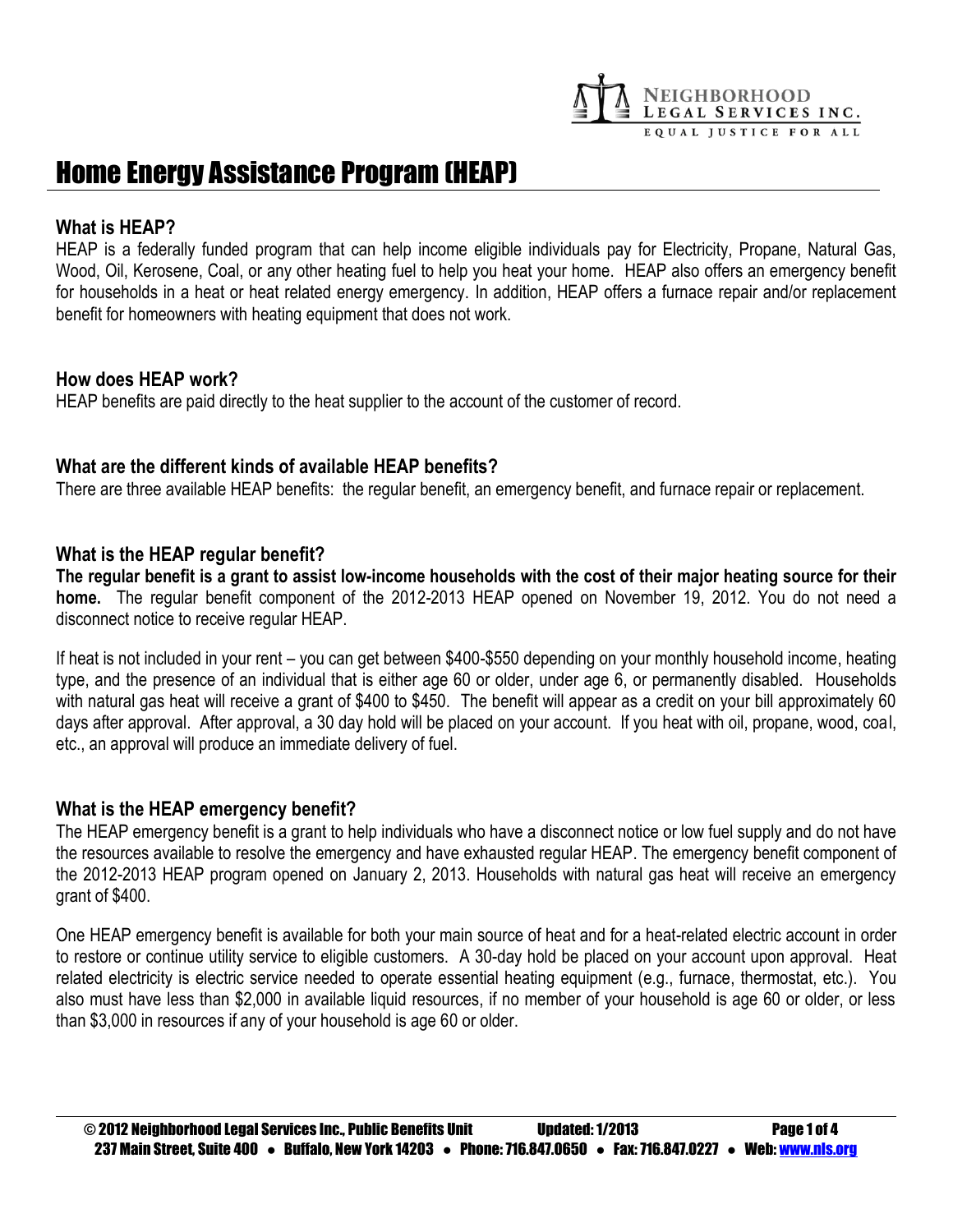# **What is the emergency benefit amount?**

| <b>Emergency HEAP Benefit Amounts for 2012-2013</b>                                           |               |
|-----------------------------------------------------------------------------------------------|---------------|
| <b>TYPE OF EMERGENCY</b>                                                                      | <b>AMOUNT</b> |
| Natural Gas Heat Only                                                                         | \$400         |
| Electric Heat (PSC and municipal electric companies i.e. National Grid, NYSEG)                | \$560         |
| Deliverable Fuel (oil, propane, kerosene)                                                     | \$600         |
| Other Fuel (coal, wood, wood products)                                                        | \$500         |
| Heat related Electric (PSC and municipal electric companies <i>i.e.</i> National Grid, NYSEG) | \$160         |

## **What is the Furnace Repair or Replacement program?**

The Furnace Repair and Replacement Program of HEAP is available to help homeowners repair or replace furnaces, boilers and other direct heating components necessary to keep your home's primary heating source working. This program opened on October 1, 2012.

Furnace benefits amounts are based on the actual cost incurred to replace or repair the furnace, boiler, and/or other essential heating equipment necessary to keep your home's primary heating source working.

Applications for furnace repairs or replacements are available at the Erie County Department of Social Services office. Contact the HEAP hotline at 858-7644.

The homeowner or authorized representative must apply in person with all necessary documentation:

- 1. Two furnace estimates from a participating HEAP contractors (list is available at 291 Pearl Street Intake Window) \*when you call for an estimate ask for a free estimate and ask if they participate with HEAP
- 2. Proof of home ownership
- 3. Proof of resources (bank statements, stocks, bonds, CDs, etc.)
- 4. One form of Identification for all household members \*homeowners must reside in the property and own the property for 12 months prior to application
- 5. Proof of income for all household members received within the last 30 days

## **What are the income guidelines for HEAP?**

In 2012-2013, your total gross household monthly income for your household size must be at or below the following guidelines:

| <b>Household Size</b> | <b>Maximum Gross Monthly Income</b> |
|-----------------------|-------------------------------------|
| 1                     | \$2,138                             |
| $\overline{2}$        | \$2,796                             |
| 3                     | \$3,453                             |
| 4                     | \$4,111                             |
| 5                     | \$4,769                             |
| 6                     | \$5,427                             |
| 7                     | \$5,550                             |
| 8                     | \$5,673                             |
| 9                     | \$5,797                             |
| 10                    | \$5,920                             |
| 11                    | \$6,346                             |
| Each additional       | Add \$495                           |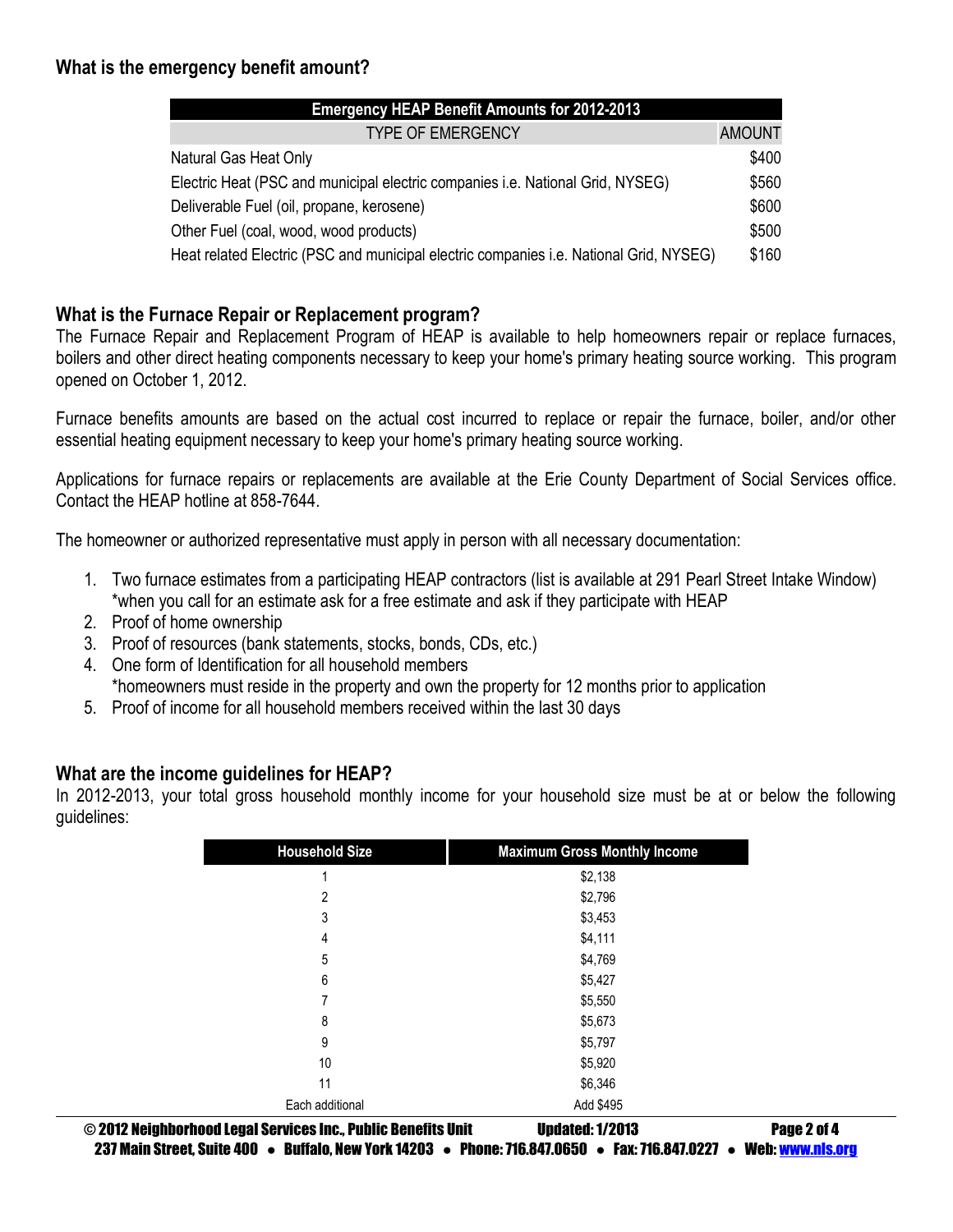## **What are the resource guidelines for HEAP?**

For the regular HEAP benefit, there are no resource guidelines. For the emergency HEAP benefit the household must have no more than \$2,000 (or \$3,000 for a senior citizens household) in available liquid resources (e.g. savings, checking, stocks, bonds, CD, 401K, etc.) \*certain resources are excluded. Please call the HEAP office with questions.

# **How do I apply for HEAP?**

| <b>Emergency HEAP</b><br>Who can apply?<br>Who can apply?<br>Regular HEAP:<br>All clients who received HEAP<br>Who can apply?<br>Households who did or did not<br>$\blacksquare$<br>$\blacksquare$<br>If received HEAP last season:<br>last season.<br>receive HEAP last season may<br>New clients if Head of Household<br>Households in which Head of<br>apply in person.<br>$\blacksquare$<br>٠<br>Your service is off or you are out<br>is 60+, or disabled OR if<br>Household is 60 +.<br>٠<br>Household has disabled individual<br>of a fuel supply<br>SSI households that live alone.<br>п<br>or child age 5 or younger OR if<br>Must bring proof of ID, income for<br>If you did not receive HEAP last season:<br>٠<br>Household contains member<br>all household members, and<br>May initiate application process<br>receiving SSI benefits and lives<br>current heat and electric bills.<br>by phone. However, a completed<br>Must bring proof of ALL resources<br>and signed application and all<br>alone.<br>Ξ<br>Proof of ALL household earned<br>(bank stocks, CD's, IRA's, etc.)<br>required documentation must be<br>٠<br>FOR EMERGENCY HEAP<br>submitted to the HEAP office by<br>income (for last 30 days).<br>Proof of unearned income<br>APPLICANTS ONLY<br>mail, in person, or via fax.<br>$\blacksquare$<br>Age 60+ clients unable to appear<br>(social security, pension, etc.)<br><b>Emergency HEAP:</b><br>٠<br>due to infirmary, call 858-8526,<br>required.<br>Who can apply?<br>Under age 60 clients unable to<br>All households who were<br>$\blacksquare$<br>٠<br>Mail To:<br>appear due to disability/physical<br>approved for a regular benefit this<br>impairment, call 858-6901.<br>60+ or Disabled Clients:<br>season.<br>291 Pearl Street, Buffalo, NY 14202<br>Callers should be prepared with<br>*The HEAP office is open from 8:30 a.m.<br>All Other Applicants/ALL TA / SNAP<br>Case Number, Social Security<br>until 4:30 p.m.<br>Number, utility account numbers,<br>Benefits (f/k/a FS):<br>478 Main Street, Buffalo, NY 14203<br>household income and resource<br>(bank accounts, etc.) amounts.<br>If Head of Household is 60 or<br><b>HEAP Assistance Hotline:</b><br>$\blacksquare$<br>858-7644<br>older OR disabled and received<br>HEAP last year, they will receive<br>an application by mail during early<br>access period (Sept. to Oct.)<br>New applicants may call the<br>п<br>Application Request Line at 858- |
|----------------------------------------------------------------------------------------------------------------------------------------------------------------------------------------------------------------------------------------------------------------------------------------------------------------------------------------------------------------------------------------------------------------------------------------------------------------------------------------------------------------------------------------------------------------------------------------------------------------------------------------------------------------------------------------------------------------------------------------------------------------------------------------------------------------------------------------------------------------------------------------------------------------------------------------------------------------------------------------------------------------------------------------------------------------------------------------------------------------------------------------------------------------------------------------------------------------------------------------------------------------------------------------------------------------------------------------------------------------------------------------------------------------------------------------------------------------------------------------------------------------------------------------------------------------------------------------------------------------------------------------------------------------------------------------------------------------------------------------------------------------------------------------------------------------------------------------------------------------------------------------------------------------------------------------------------------------------------------------------------------------------------------------------------------------------------------------------------------------------------------------------------------------------------------------------------------------------------------------------------------------------------------------------------------------------------------------------------------------------------------------------------------------------------------------------------------------------|
|                                                                                                                                                                                                                                                                                                                                                                                                                                                                                                                                                                                                                                                                                                                                                                                                                                                                                                                                                                                                                                                                                                                                                                                                                                                                                                                                                                                                                                                                                                                                                                                                                                                                                                                                                                                                                                                                                                                                                                                                                                                                                                                                                                                                                                                                                                                                                                                                                                                                      |
| 1969 to request an application by<br>mail.<br>TA or SNAP Benefits (f/k/a FS) households<br>may not need to apply for Regular HEAP,<br>approval may be automatic, BUT if missed<br>auto pay, TA / SNAP households may mail<br>in an application.                                                                                                                                                                                                                                                                                                                                                                                                                                                                                                                                                                                                                                                                                                                                                                                                                                                                                                                                                                                                                                                                                                                                                                                                                                                                                                                                                                                                                                                                                                                                                                                                                                                                                                                                                                                                                                                                                                                                                                                                                                                                                                                                                                                                                      |